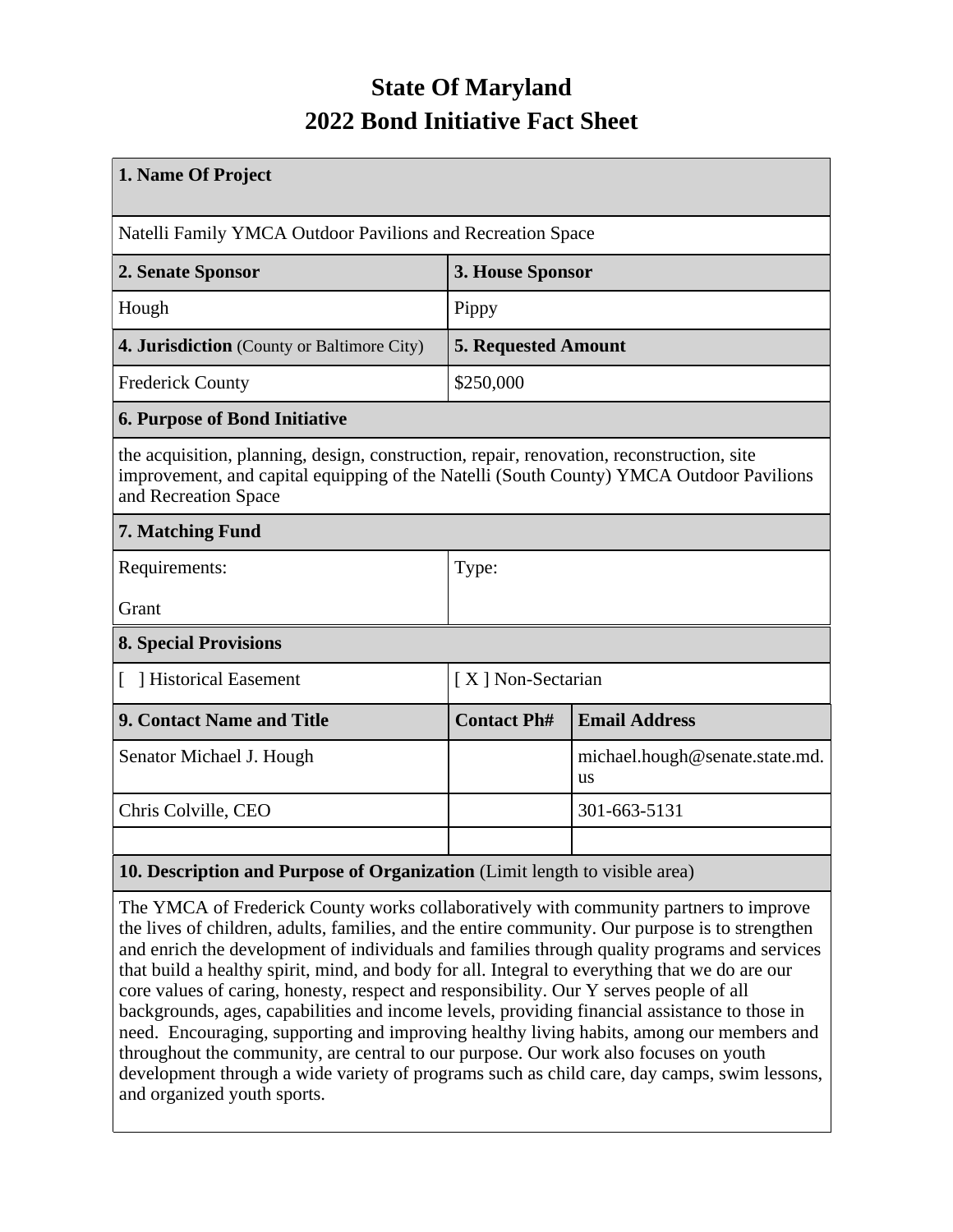## **11. Description and Purpose of Project** (Limit length to visible area)

The Y would like to enhance the outdoor space at the new Natelli (South County) YMCA. This work would allow more community access to the Y and create needed outdoor recreational spaces for the community. This space will also help us offer alternative exercise options for those with concerns about exercising in doors during the COVID pandemic. The Y plans to add Pavilions, walking trails, hard court for outdoor games like Pickleball and lighting for our fields.

*Round all amounts to the nearest \$1,000. The totals in Items 12 (Estimated Capital Costs) and 13 (Proposed Funding Sources) must match. The proposed funding sources must not include the value of real property unless an equivalent value is shown under Estimated Capital Costs.*

| <b>12. Estimated Capital Costs</b>                                     |           |  |  |  |
|------------------------------------------------------------------------|-----------|--|--|--|
| <b>Acquisition</b>                                                     |           |  |  |  |
| <b>Design</b>                                                          |           |  |  |  |
| <b>Construction</b>                                                    | \$360,000 |  |  |  |
| <b>Equipment</b>                                                       |           |  |  |  |
| <b>Total</b>                                                           | \$360,000 |  |  |  |
| 13. Proposed Funding Sources - (List all funding sources and amounts.) |           |  |  |  |
| State of Maryland                                                      | \$250,000 |  |  |  |
| Delaplaine Foundation Inc.                                             | \$60,000  |  |  |  |
| <b>Community Donations and I-Kind Gifts</b>                            | \$50,000  |  |  |  |
|                                                                        |           |  |  |  |
|                                                                        |           |  |  |  |
|                                                                        |           |  |  |  |
|                                                                        |           |  |  |  |
|                                                                        |           |  |  |  |
|                                                                        |           |  |  |  |
|                                                                        |           |  |  |  |
|                                                                        |           |  |  |  |
| <b>Total</b>                                                           | \$360,000 |  |  |  |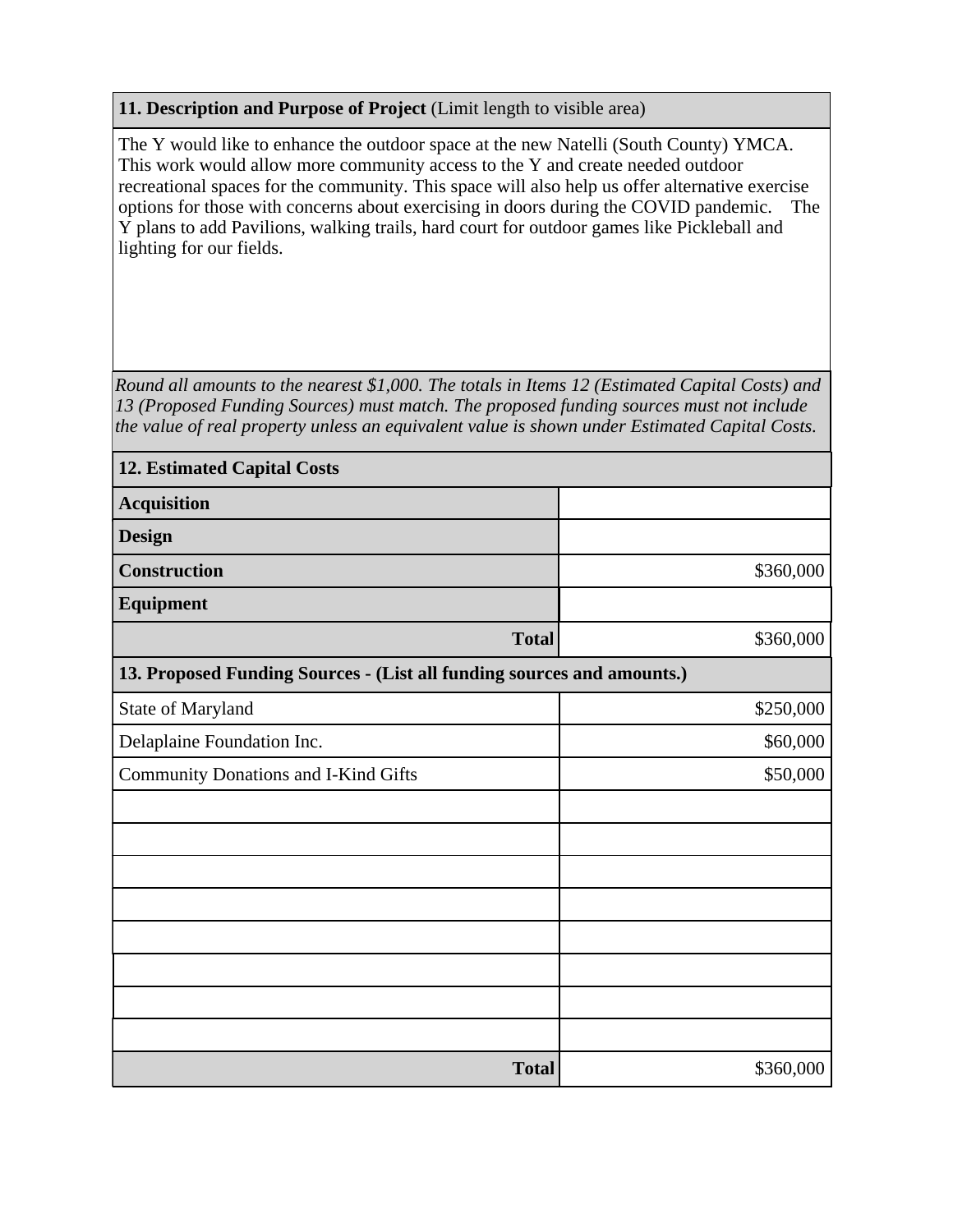| <b>Complete Construction</b><br>17. Number of People to be<br><b>Served Annually After the</b> |  |  |
|------------------------------------------------------------------------------------------------|--|--|
|                                                                                                |  |  |
|                                                                                                |  |  |
|                                                                                                |  |  |
|                                                                                                |  |  |
|                                                                                                |  |  |
| <b>Purpose</b>                                                                                 |  |  |
| <b>Exterior improvements</b>                                                                   |  |  |
| <b>Exterior Entrance ADA upgrades</b>                                                          |  |  |
|                                                                                                |  |  |
|                                                                                                |  |  |
|                                                                                                |  |  |
| 3481 Campus Drive<br>Ijamsville MD 21754                                                       |  |  |
|                                                                                                |  |  |
|                                                                                                |  |  |
|                                                                                                |  |  |
|                                                                                                |  |  |
| 23. If Match Includes Real Property:                                                           |  |  |
|                                                                                                |  |  |
|                                                                                                |  |  |
|                                                                                                |  |  |
| If Yes, List Appraisal Dates and Value                                                         |  |  |
|                                                                                                |  |  |
|                                                                                                |  |  |
|                                                                                                |  |  |
|                                                                                                |  |  |
|                                                                                                |  |  |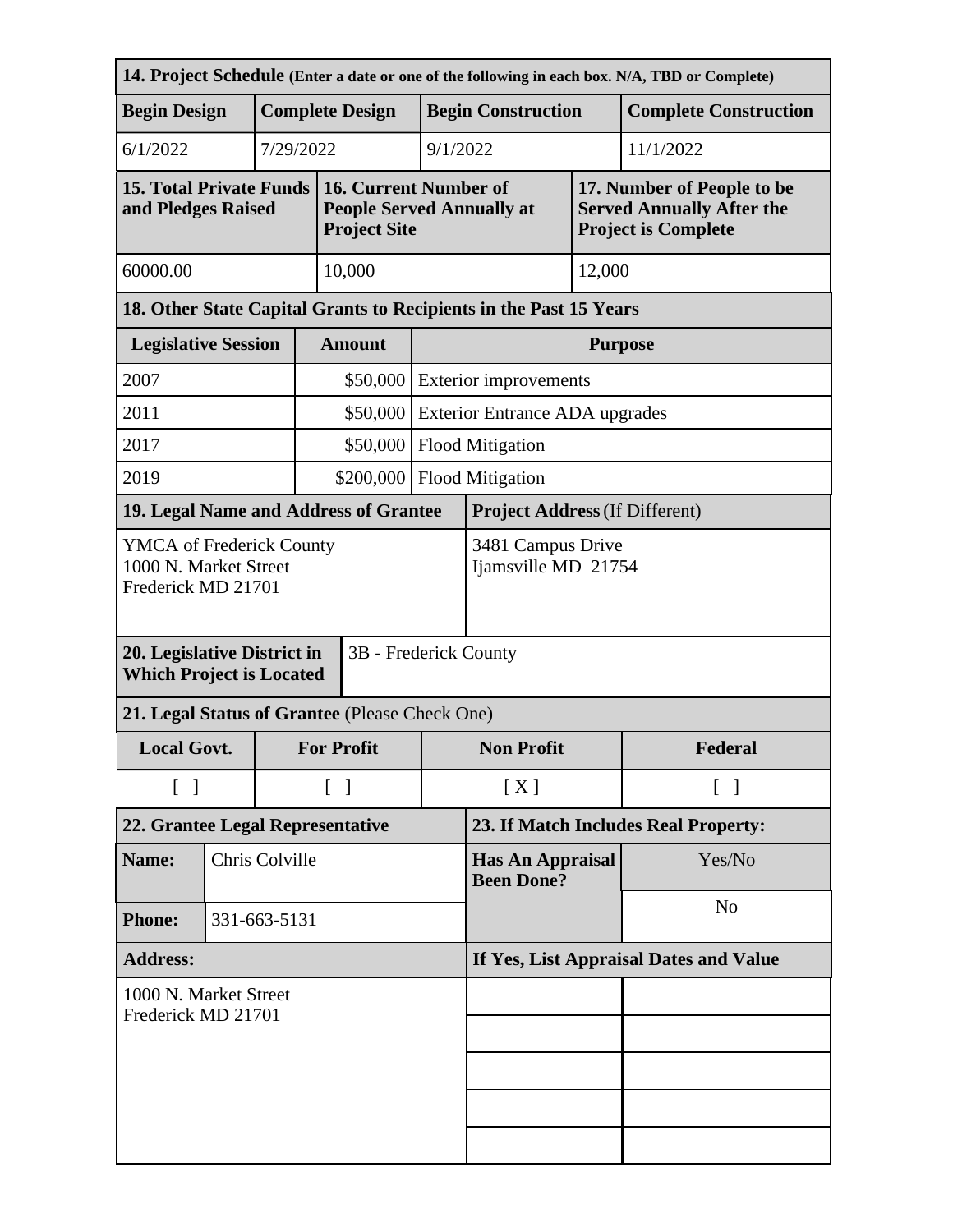| 24. Impact of Project on Staffing and Operating Cost at Project Site |                                                                                      |                                           |                                    |                                             |             |  |  |
|----------------------------------------------------------------------|--------------------------------------------------------------------------------------|-------------------------------------------|------------------------------------|---------------------------------------------|-------------|--|--|
| Current # of<br><b>Employees</b>                                     | Projected # of<br><b>Employees</b>                                                   | <b>Current Operating</b><br><b>Budget</b> |                                    | <b>Projected Operating</b><br><b>Budget</b> |             |  |  |
| 415                                                                  | 465                                                                                  |                                           | 14290000.00                        |                                             | 14390000.00 |  |  |
|                                                                      | 25. Ownership of Property (Info Requested by Treasurer's Office for bond purposes)   |                                           |                                    |                                             |             |  |  |
|                                                                      | A. Will the grantee own or lease (pick one) the property to be improved?<br>Own      |                                           |                                    |                                             |             |  |  |
|                                                                      | B. If owned, does the grantee plan to sell within 15 years?<br>N <sub>o</sub>        |                                           |                                    |                                             |             |  |  |
|                                                                      | C. Does the grantee intend to lease any portion of the property to others?           |                                           |                                    |                                             |             |  |  |
|                                                                      | D. If property is owned by grantee any space is to be leased, provide the following: |                                           |                                    |                                             |             |  |  |
| <b>Lessee</b>                                                        |                                                                                      | <b>Terms</b> of<br>Lease                  | Cost<br><b>Covered</b><br>by Lease | <b>Square</b><br>Footage<br><b>Leased</b>   |             |  |  |
|                                                                      |                                                                                      |                                           |                                    |                                             |             |  |  |
|                                                                      |                                                                                      |                                           |                                    |                                             |             |  |  |
|                                                                      |                                                                                      |                                           |                                    |                                             |             |  |  |
|                                                                      |                                                                                      |                                           |                                    |                                             |             |  |  |
|                                                                      |                                                                                      |                                           |                                    |                                             |             |  |  |
|                                                                      |                                                                                      |                                           |                                    |                                             |             |  |  |
|                                                                      | E. If property is leased by grantee - Provide the following:                         |                                           |                                    |                                             |             |  |  |
| <b>Name of Leaser</b>                                                |                                                                                      | <b>Length of</b><br>Lease                 | <b>Options to Renew</b>            |                                             |             |  |  |
|                                                                      |                                                                                      |                                           |                                    |                                             |             |  |  |
|                                                                      |                                                                                      |                                           |                                    |                                             |             |  |  |
|                                                                      |                                                                                      |                                           |                                    |                                             |             |  |  |
|                                                                      |                                                                                      |                                           |                                    |                                             |             |  |  |
|                                                                      |                                                                                      |                                           |                                    |                                             |             |  |  |
|                                                                      |                                                                                      |                                           |                                    |                                             |             |  |  |
| <b>26. Building Square Footage:</b>                                  |                                                                                      |                                           |                                    |                                             |             |  |  |
| <b>Current Space GSF</b>                                             |                                                                                      |                                           | 62,000                             |                                             |             |  |  |
| <b>Space to be Renovated GSF</b>                                     |                                                                                      |                                           | $\overline{0}$                     |                                             |             |  |  |
| <b>New GSF</b>                                                       |                                                                                      |                                           | $\theta$                           |                                             |             |  |  |